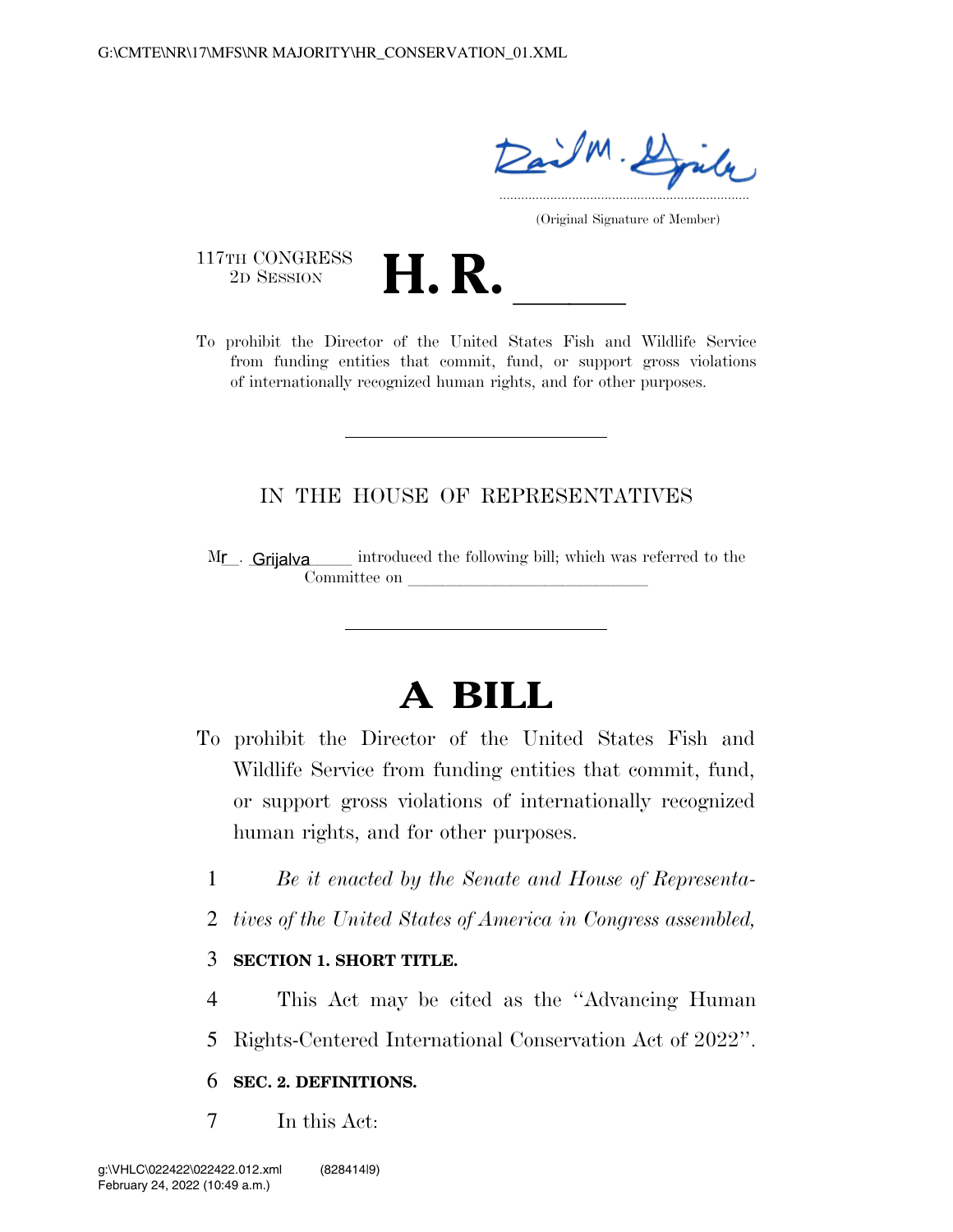| $\mathbf{1}$   | (1)<br>APPROPRIATE COMMITTEES<br>OF<br>$CON-$           |
|----------------|---------------------------------------------------------|
| $\overline{2}$ | GRESS.—The term "appropriate committees of Con-         |
| 3              | gress" means—                                           |
| $\overline{4}$ | (A) the Committee on Natural Resources                  |
| 5              | of the House of Representatives;                        |
| 6              | (B) the Committee on Foreign Affairs of                 |
| 7              | the House of Representatives;                           |
| 8              | (C) the Committee of Appropriations of                  |
| 9              | the House of Representatives;                           |
| 10             | (D) the Committee on Environment and                    |
| 11             | Public Works of the Senate;                             |
| 12             | (E) the Committee on Foreign Relations of               |
| 13             | the Senate; and                                         |
| 14             | (F) the Committee on Appropriations of                  |
| 15             | the Senate.                                             |
| 16             | (2) COVERED RECIPIENT.—The term "covered                |
| 17             | recipient" means any entity that receives financial     |
| 18             | assistance from the Director for the purpose of         |
| 19             | international activities or a subgrantee of such entity |
| 20             | with respect to a grant issued by the Director.         |
| 21             | (3) CREDIBLE INFORMATION.—The term "cred-               |
| 22             | ible information" means information that, consid-       |
| 23             | ering the source of such information and the sur-       |
| 24             | rounding circumstances, supports a reasonable belief    |
| 25             | that an event has occurred or will occur.               |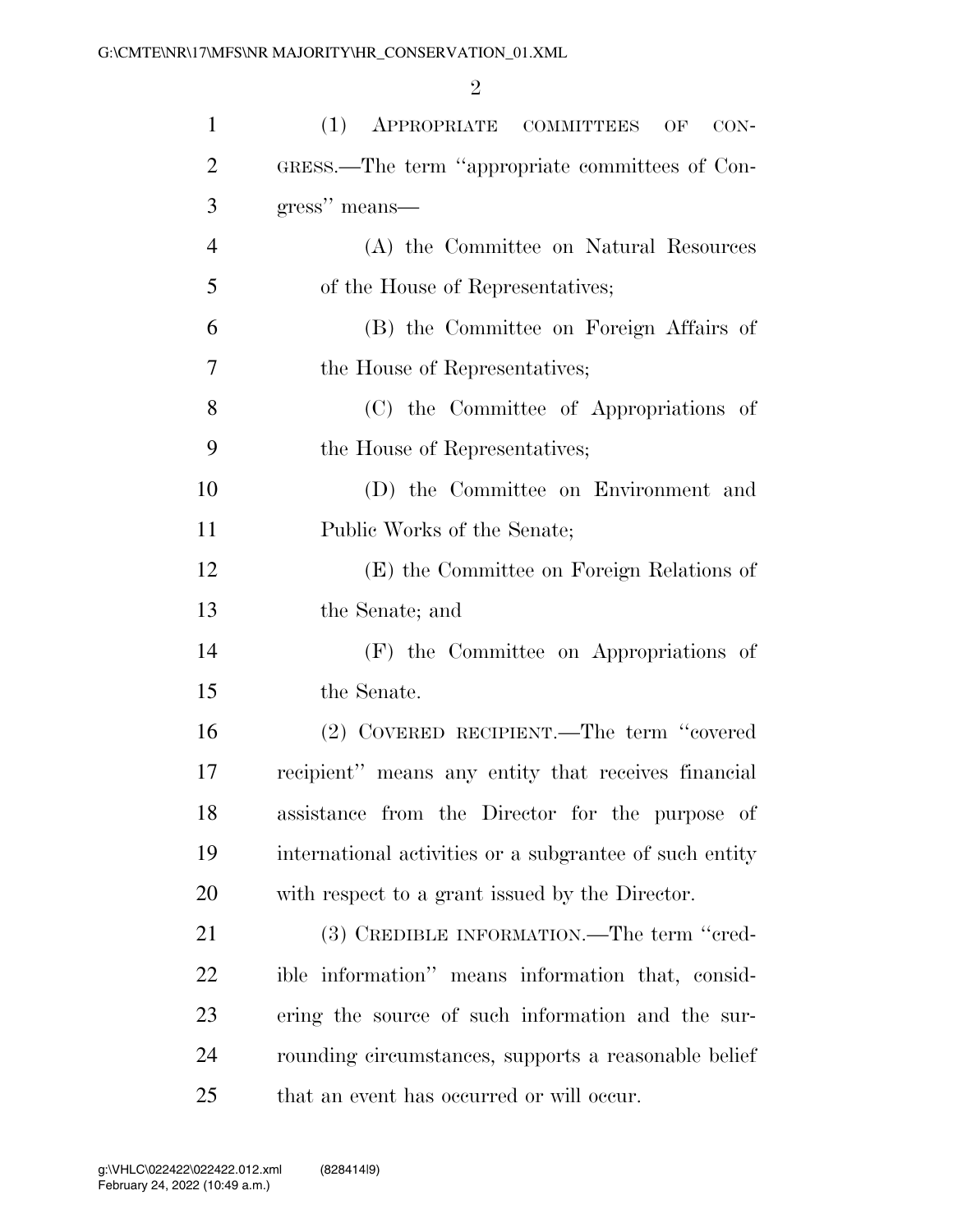(4) DIRECTOR.—The term ''Director'' means

 the Director of the United States Fish and Wildlife Service. (5) GROSS VIOLATION OF INTERNATIONALLY RECOGNIZED HUMAN RIGHTS.—The term ''gross vio- lation of internationally recognized human rights'' has the meaning given that term in section  $502B(d)(1)$  of the Foreign Assistance Act of 1961  $((22 \text{ U.S.C. } 2304(d)(1))).$  (6) INSPECTOR GENERAL.—The term ''Inspec- tor General'' means the Inspector General for the Department of the Interior. (7) SECRETARY.—The term ''the Secretary'' means the Secretary of State. (8) SERVICE.—The term ''Service'' means the United States Fish and Wildlife Service. 17 (9) UNIT OF A FOREIGN SECURITY FORCE. The term ''unit of a foreign security force'' means a unit of— (A) a foreign military; 21 (B) a foreign police force;

22 (C) a foreign paramilitary group;

 (D) any person providing security services to a foreign government; and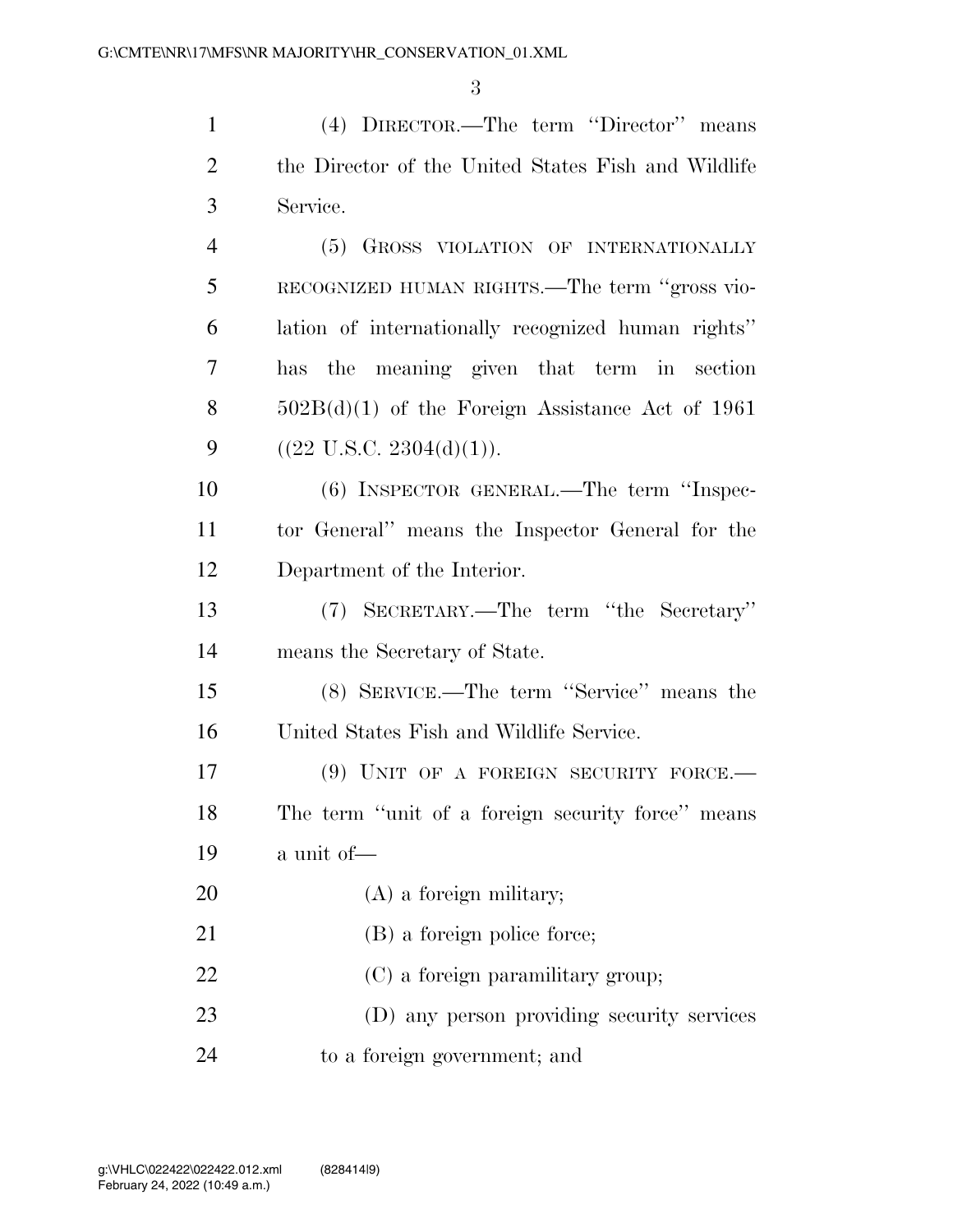(E) such other organizations as the Sec-retary of State determines appropriate.

## **SEC. 3. INTERNATIONAL CONSERVATION GRANT RESTRIC-TIONS.**

 (a) IN GENERAL.—The Director shall ensure that no international financial assistance provided by the Director shall be furnished to any covered recipient or subgrantee for funding or supporting any unit of a foreign security force if the Director or the Secretary of State has credible information that such unit has committed a gross violation of internationally recognized human rights.

 (b) EXCEPTION.—The prohibition in subsection (a) shall not apply if the Director, in consultation with the Secretary, determines and reports to the appropriate Con- gressional committees that the applicable national govern- ment, and covered recipient or subgrantee as appropriate, is taking effective steps to bring the responsible members of the unit of a foreign security force to justice and to prevent gross violations of internationally recognized human rights by the unit in the future.

 (c) RISK ANALYSIS.—In performing a risk assess- ment analysis for a grant to a covered recipient, the Direc- tor shall include the occurrence of human rights violations by individuals employed, funded, or supported by the cov-ered recipient or subgrantee as a factor in such analysis.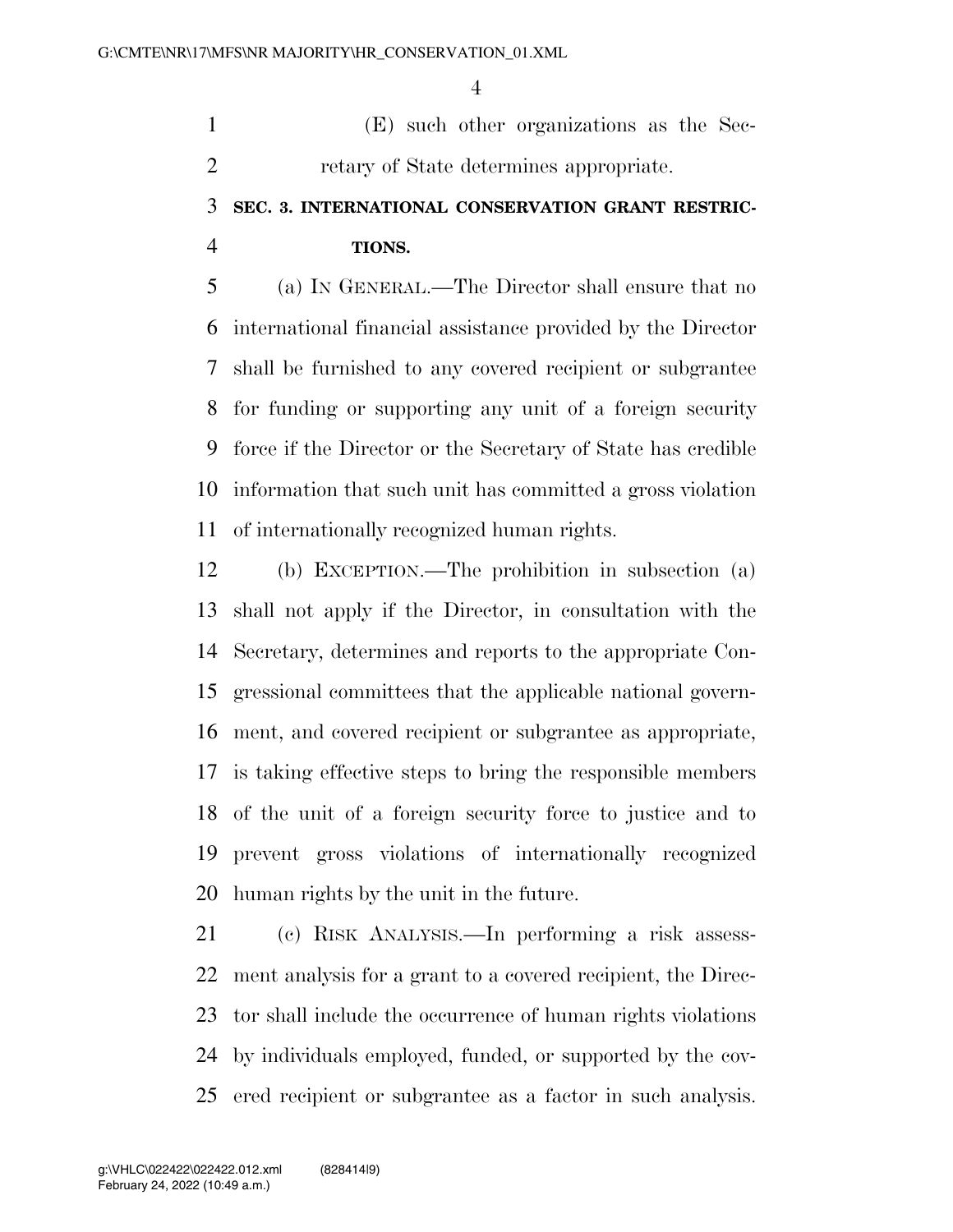(d) PROCEDURES TO IDENTIFY HUMAN RIGHTS VIO- LATORS.—The Director, in consultation with the Sec- retary, shall establish, and periodically update, procedures to—

 (1) avoid duplication of effort with respect to vetting a unit of a foreign security force under this Act and vetting carried out under section 620M of the Foreign Assistance Act of 1961 (22 U.S.C. 2378d);

(2) carry out the requirements of section 4;

 (3) ensure that for each country the Director and the Secretary have a current list of all units of foreign security forces receiving training, equipment, or other types of assistance through covered recipi-ents or subgrantees;

 (4) ensure that when an individual is des- ignated to receive United States training, equipment, or other types of assistance the individual's unit is vetted as well as the individual;

 (5) seek to identify the unit involved with re- spect to any credible information of a gross violation of internationally recognized human rights in any nation in which a covered recipient or subgrantee provides funding, training, equipment, or other as-sistance to a unit of a foreign security force; and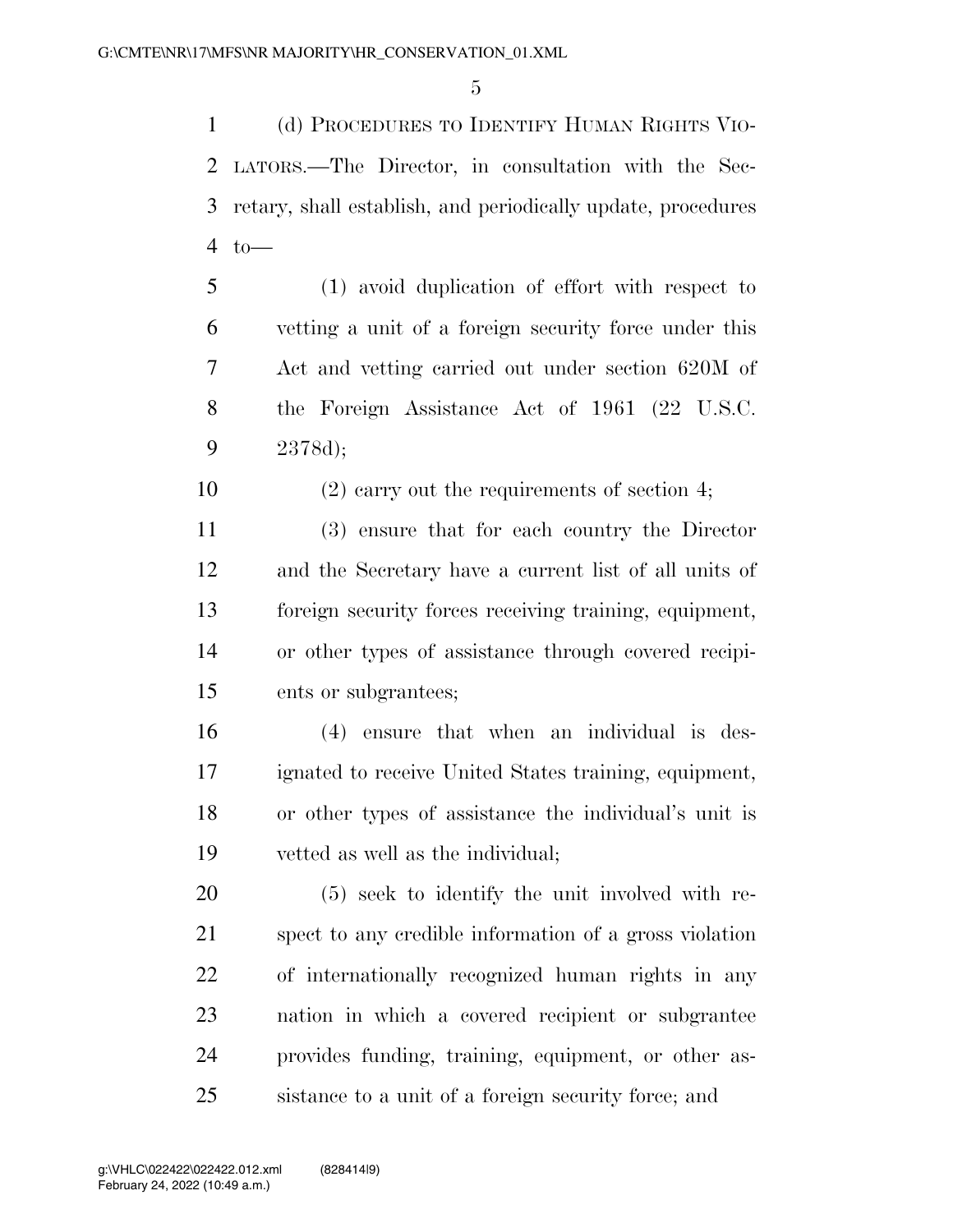| $\mathbf{1}$   | (6) make publicly available the identity of those      |
|----------------|--------------------------------------------------------|
| $\overline{2}$ | units for which no assistance shall be furnished pur-  |
| 3              | suant to subsection (a) unless such publication        |
| $\overline{4}$ | would create a risk to national security or the health |
| 5              | and safety of a victim of a gross violation of inter-  |
| 6              | nationally recognized human rights.                    |
| 7              | SEC. 4. INTERNATIONAL CONSERVATION GRANT REQUIRE-      |
| 8              | <b>MENTS.</b>                                          |
| 9              | (a) REQUIREMENTS TO RECEIVE A GRANT.—                  |
| 10             | (1) IN GENERAL.—The Director shall incor-              |
| 11             | porate into the terms of an agreement for financial    |
| 12             | assistance to a covered recipient and require a duly   |
| 13             | designated representative of the covered recipient to  |
| 14             | certify before receiving the award that—               |
| 15             | (A) the covered recipient will not commit,             |
| 16             | fund, or support gross violations of internation-      |
| 17             | ally recognized human rights in carrying out           |
| 18             | the activities under the award;                        |
| 19             | (B) the covered recipient has provided a               |
| 20             | list to the contracting officer of each subgrantee     |
| 21             | to which the covered recipient intends to pro-         |
| 22             | vide funding using such financial assistance and       |
| 23             | has provided a certification from each sub-            |
| 24             | grantee that such subgrantee will not commit,          |
| 25             | fund, or support gross violations of internation-      |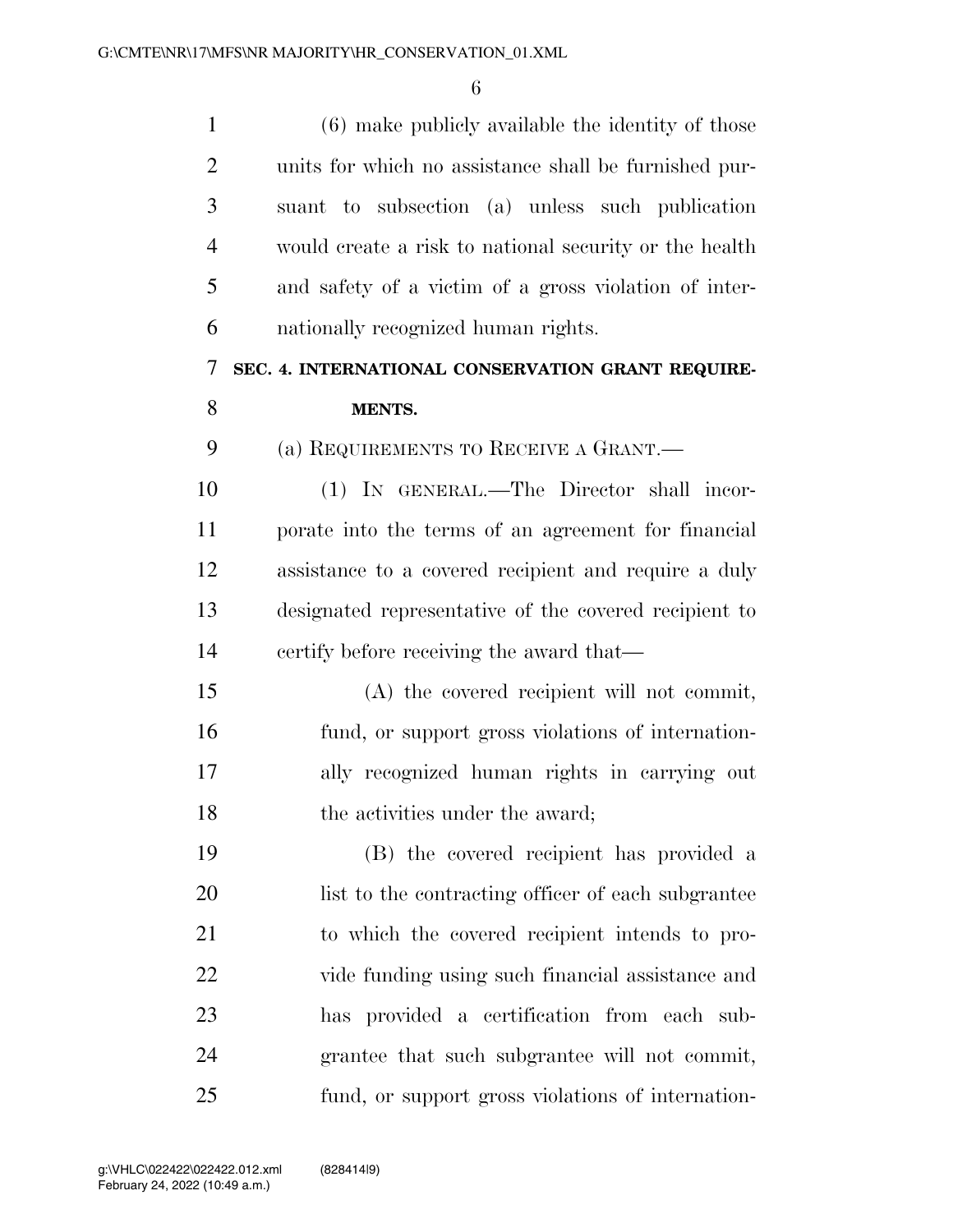ally recognized human rights in carrying out 2 the activities under the award;

 (C) the covered recipient has provided the Director with the covered recipient's and each subgrantee's written policy on maintaining standards for conduct consistent with recog- nized international human rights standards, in- cluding the Universal Declaration of Human Rights, the United Nations Declaration on the Rights of Indigenous Peoples, and the United Nations Guiding Principles on Business and Human Rights;

 (D) the covered recipient has implemented and is enforcing a social safeguards plan de-15 seribed in subsection (b);

 (E) the covered recipient has implemented procedures to detect, investigate, discipline or terminate a subgrantee, employee, or agent of the covered recipient that fails to comply with applicable policies to protect human rights in connection with the award;

 (F) the covered recipient will comply with the requirements established in this section.

 (2) SUBSEQUENT SUBGRANTEE.—If, after re-ceiving an award of funds from the Director, a cov-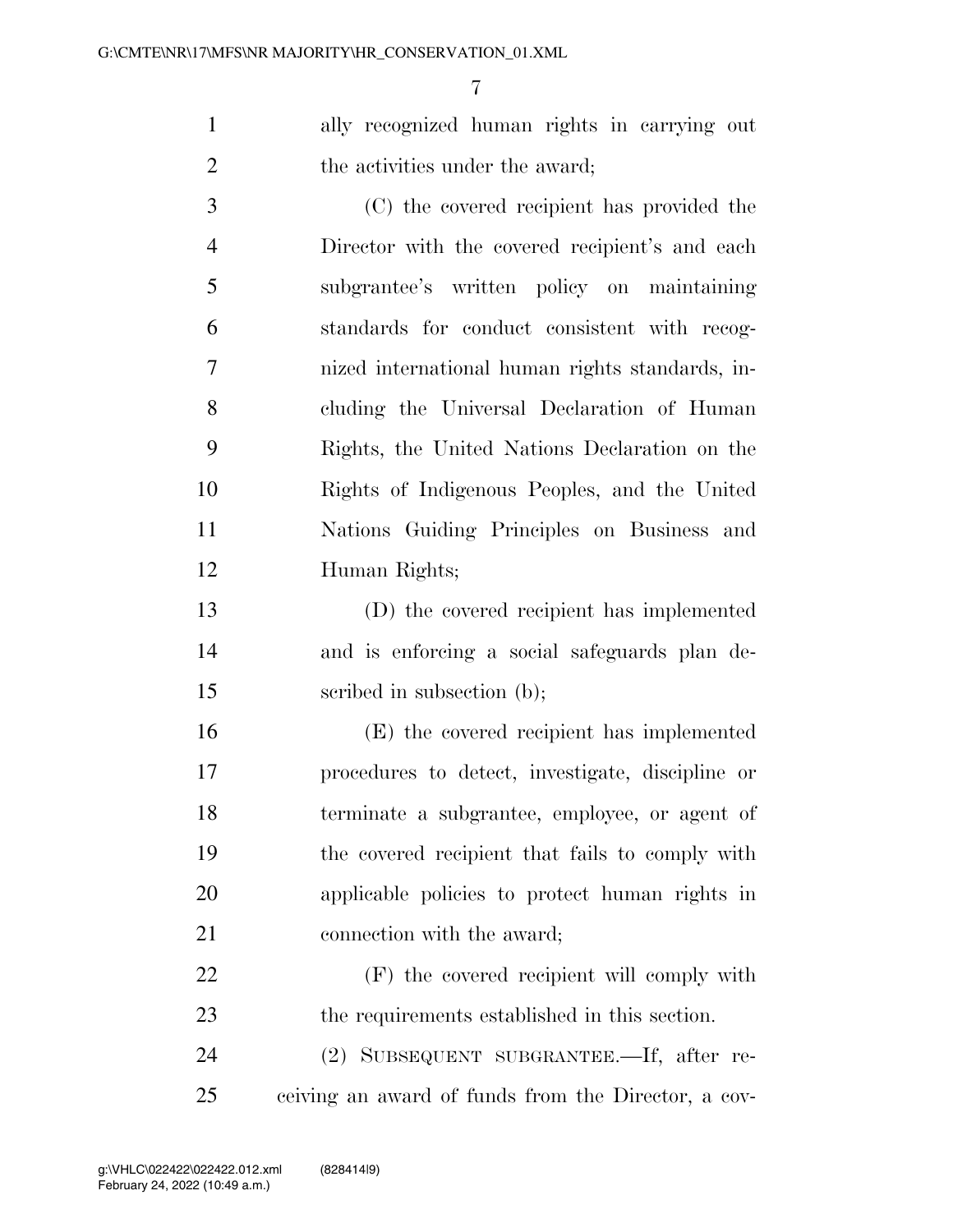| $\mathbf{1}$   | ered recipient selects a new subgrantee, the covered         |
|----------------|--------------------------------------------------------------|
| $\overline{2}$ | recipient shall provide the Director with—                   |
| 3              | (A) an updated version of the list described                 |
| $\overline{4}$ | in paragraph $(1)(B)$ ;                                      |
| 5              | (B) a certification from such subgrantee                     |
| 6              | that such subgrantee will not commit, fund, or               |
| 7              | support gross violations of internationally rec-             |
| 8              | ognized human rights in carrying out the activi-             |
| 9              | ties under the award;                                        |
| 10             | (C) the subgrantee's written policy de-                      |
| 11             | scribed in subparagraph $(1)(C)$ ; and                       |
| 12             | (D) justification for any changes in selec-                  |
| 13             | tion of subgrantees.                                         |
| 14             | (b) SOCIAL SAFEGUARDS PLAN.—A social safeguards              |
| 15             | plan described in this subsection is a plan consistent with  |
| 16             | the principles of the documents listed in subsection         |
|                | 17 (a) $(1)(C)$ to implement appropriate human rights stand- |
| 18             | ards and prevent gross violations of internationally recog-  |
| 19             | nized human rights in connections with activities funded     |
| 20             | under the award that includes, as determined appropriate     |
| 21             | by the Director, taking into consideration the location,     |
| 22             | size, complexity and scope of the award—                     |
| 23             | (1) a process for meaningful consultation and                |
| 24             | engagement with Indigenous Peoples and local com-            |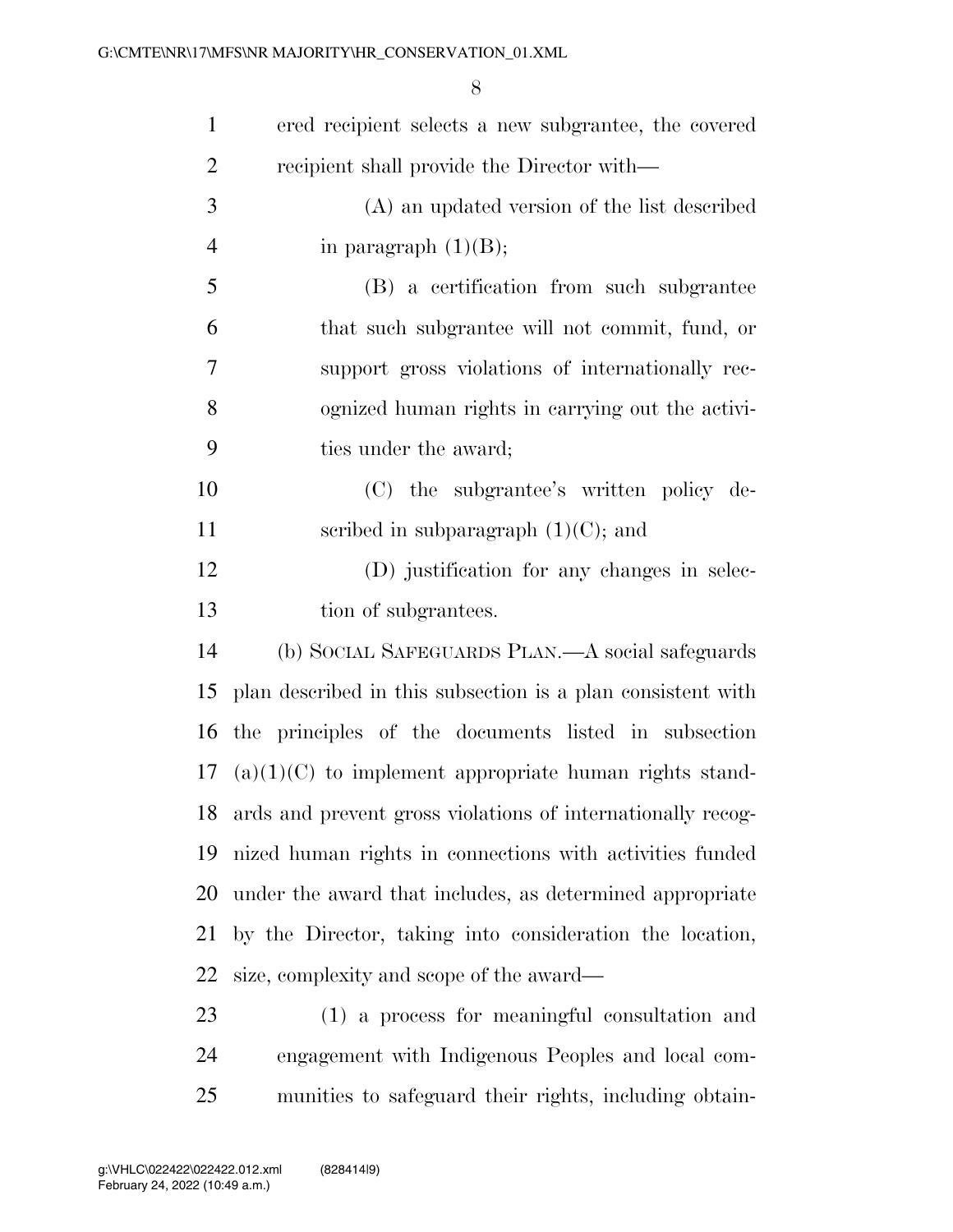ing their free, prior, and informed consent for any new land-use restriction and, if applicable, proce- dures for the fair resolution of existing land and re- source claims, in the area in which the project will be conducted;

 (2) requirements for internal review of research involving human subjects;

 (3) measures to improve governance, increase the agency and protect the rights and needs of In- digenous Peoples and local communities, and ad- dress the potential adverse impacts of a project on the well-being and security of Indigenous Peoples and local communities;

 (4) a grievance redress mechanism to redress gross violations of internationally recognized human rights;

 (5) human rights training and effective moni- toring by the recipient for law enforcement personnel and units of a foreign security force; and

 (6) publication of documents, such as park management plans and ranger codes of conduct, that are relevant to potential impacts of the project on Indigenous Peoples and local communities.

 (c) REQUIREMENT TO REMEDY VIOLATIONS.—The Director may require a covered recipient to take such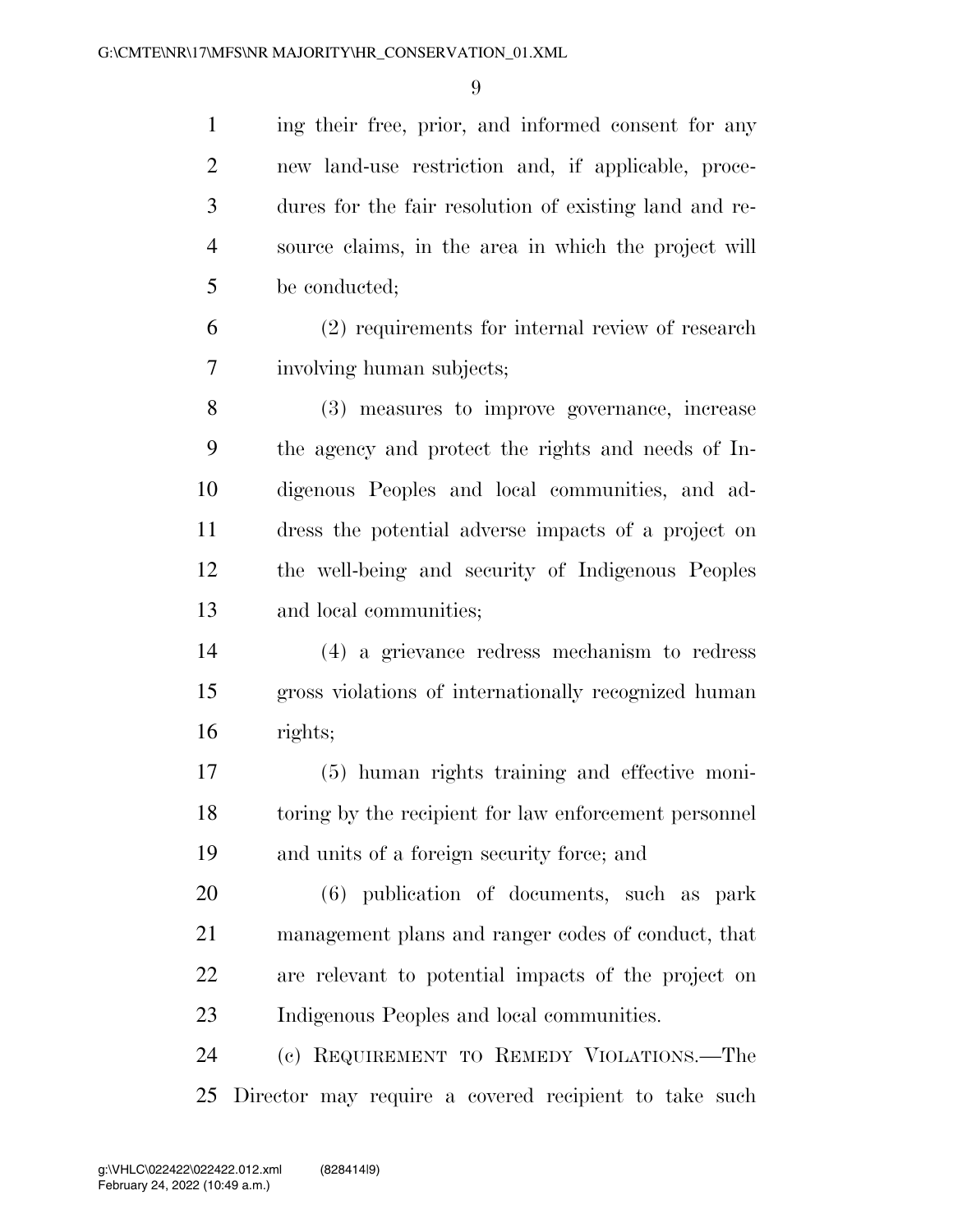measures to address an alleged violation of the terms of an agreement required by subsection (a) as the Director determines appropriate.

(d) REPORTING REQUIREMENT.—

 (1) INITIAL NOTIFICATION.—A covered recipi- ent shall refer all credible information of a gross vio- lation of internationally recognized human rights in connection with a Service award by such covered re- cipient or a subgrantee of such covered recipient to the contracting officer and to the diplomatic or con- sular post of the United States for the country at issue as soon as reasonably practicable, but not later than 30 days after the date on which the covered re- cipient knew or should have known such informa-tion.

 (2) REPORT.—Not later than 60 days after the first date on which a covered recipient provides noti- fication under paragraph (1), the covered recipient shall submit to the contracting officer a report de- scribing specific steps taken to address an alleged violation and enforce the requirements of the covered 22 recipient's plan pursuant to subsection  $(a)(1)(D)$  and all relevant information relating to the allega-tion.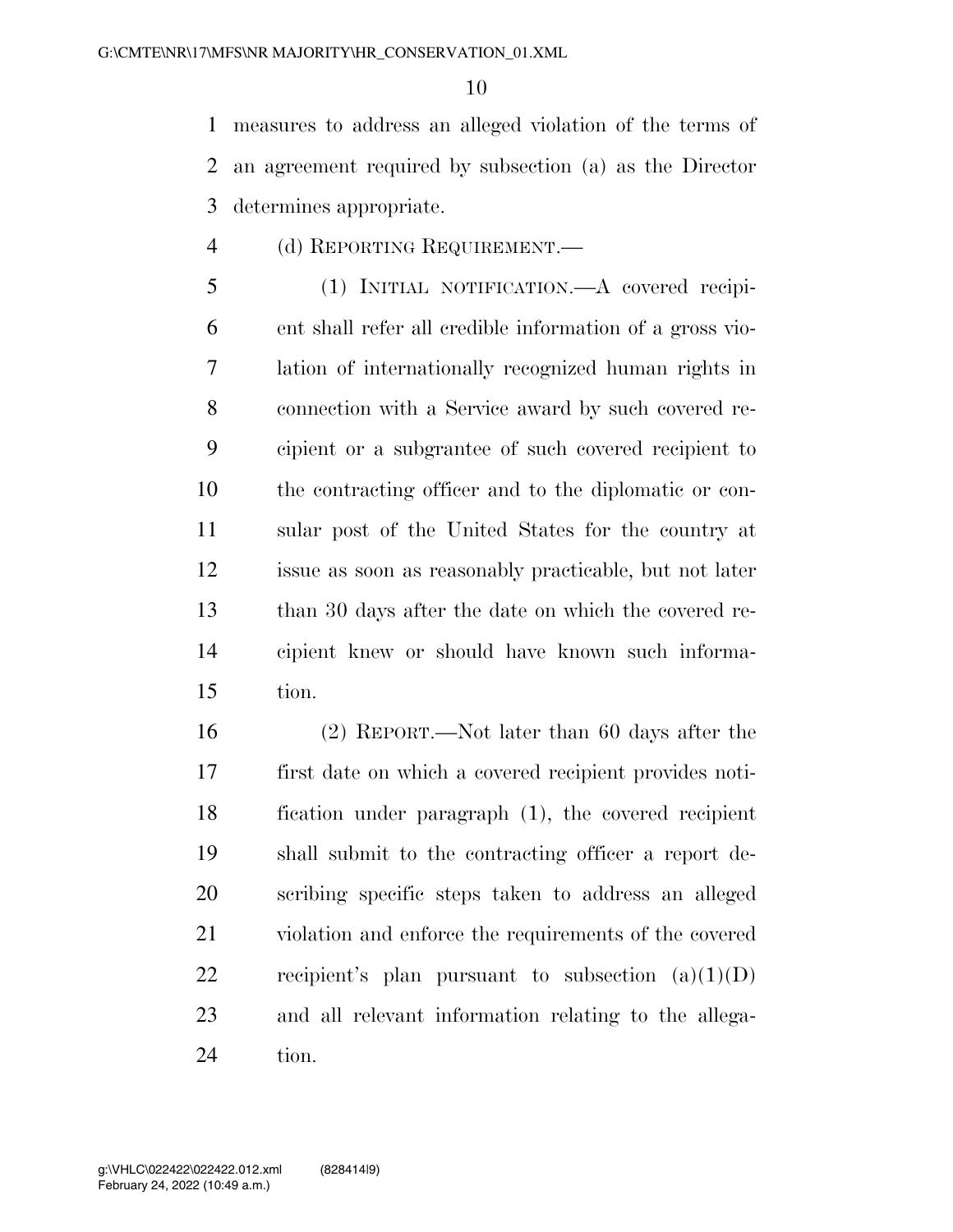(3) EXTENSION.—The Director may grant a covered recipient an extension of not more than 30 days on the time period to file a report under para- graph (2) if the Director determines that such ex- tension will improve the Director's ability to carry out the purposes of this section.

 (4) RESPONSIBILITIES OF COVERED RECIPI- ENT.—The covered recipient shall fully cooperate with any Federal agencies responsible for audits, in- vestigations, or corrective actions relating to gross violations of human rights under this Act.

 (5) RESPONSIBILITIES OF THE CONTRACTING OFFICER.—The contracting officer shall, with re- spect to each allegation reported under paragraph (1), not later than 30 days after receipt of the re-16 port required by paragraph (2), complete an inves- tigation into such allegation and submit the results of such investigation, information received under paragraph (1), and each report received under para- graph (2) relating to such allegation to the Director. (e) NOTIFICATION.—If the Director receives credible information of a gross violation of internationally recog- nized human rights by a covered recipient or a subgrantee of a covered recipient in connection with an award pro-vided by the Service, then the Director shall, in consulta-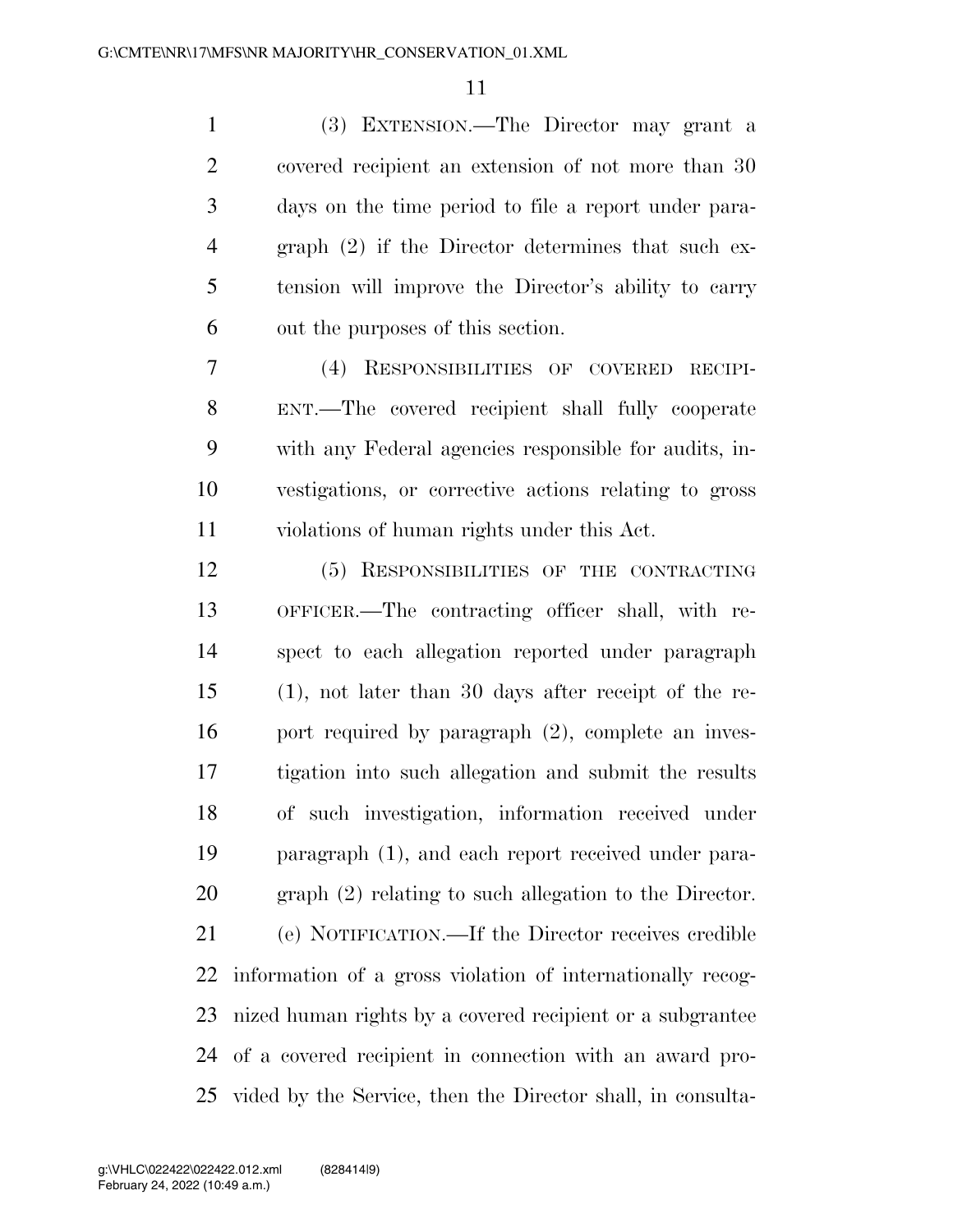tion with the diplomatic or consular post of the United States for the applicable country—

 (1) immediately notify the relevant covered re- cipient and require that the covered recipient submit a report under subsection (d)(2) not later than 60 days after such notification;

 (2) immediately notify the government of the applicable country; and

 (3) to the maximum extent practicable, assist such government in taking effective measures to bring the responsible members of the unit of a for-eign security force to justice.

13 (f) REVIEW OF ALLEGATIONS.—

 (1) REFERRAL.—Unless the covered recipient submits information showing, to the satisfaction of the Director, that the alleged violation has been re- solved, abated, or did not occur, the Director shall, not later than 30 days after receiving information relating to an allegation under subsection (d)(5), refer such alleged violation to the Inspector General, including the report provided by the covered recipi-22 ent under subsection  $(d)(2)$ , and notify the covered recipient of such referral.

24 (2) INVESTIGATION.—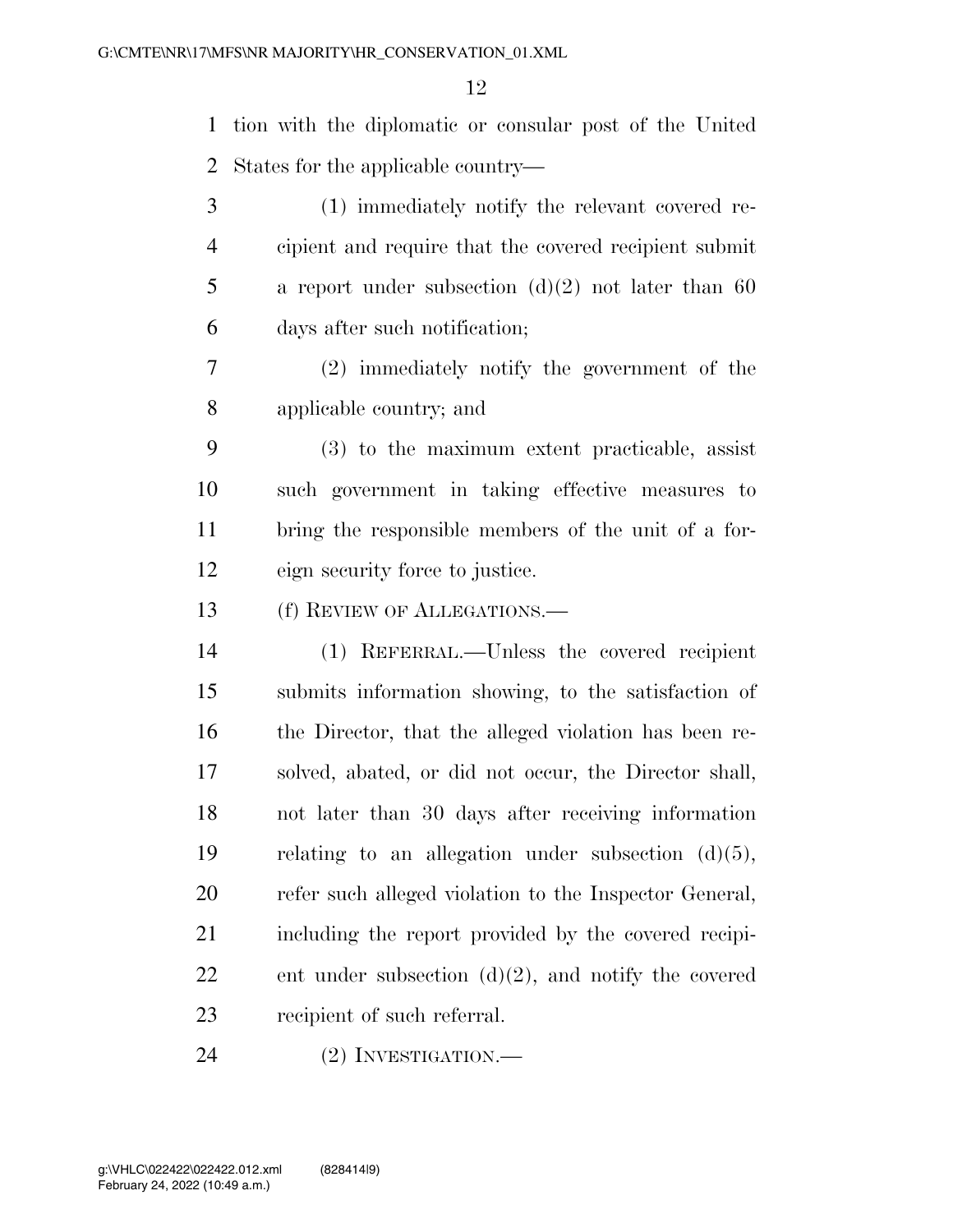(A) PRELIMINARY DETERMINATION.—The Inspector General shall, not later than 30 days after a referral of an alleged violation under paragraph (1), determine whether the referral requires an investigation.

 (B) DETERMINATION THAT NO INVESTIGA- TION IS REQUIRED.—If the Inspector General determines under subparagraph (A) that the re- ferral does not require further investigation, the Inspector General shall document the rationale for such determination and shall notify the rel-evant Committees of Congress.

 (C) DETERMINATION THAT AN INVESTIGA- TION IS REQUIRED.—If the Inspector General determines that an investigation is required under subparagraph (A), the Inspector General shall complete such investigation not later than 180 days after a referral under paragraph (1) and prepare a report on such investigation, which shall include the Inspector General's con- clusions regarding whether or not any allega- tions that the covered recipient or any sub- grantee of the covered recipient has committed a gross violation of internationally recognized human rights in connection with the award, are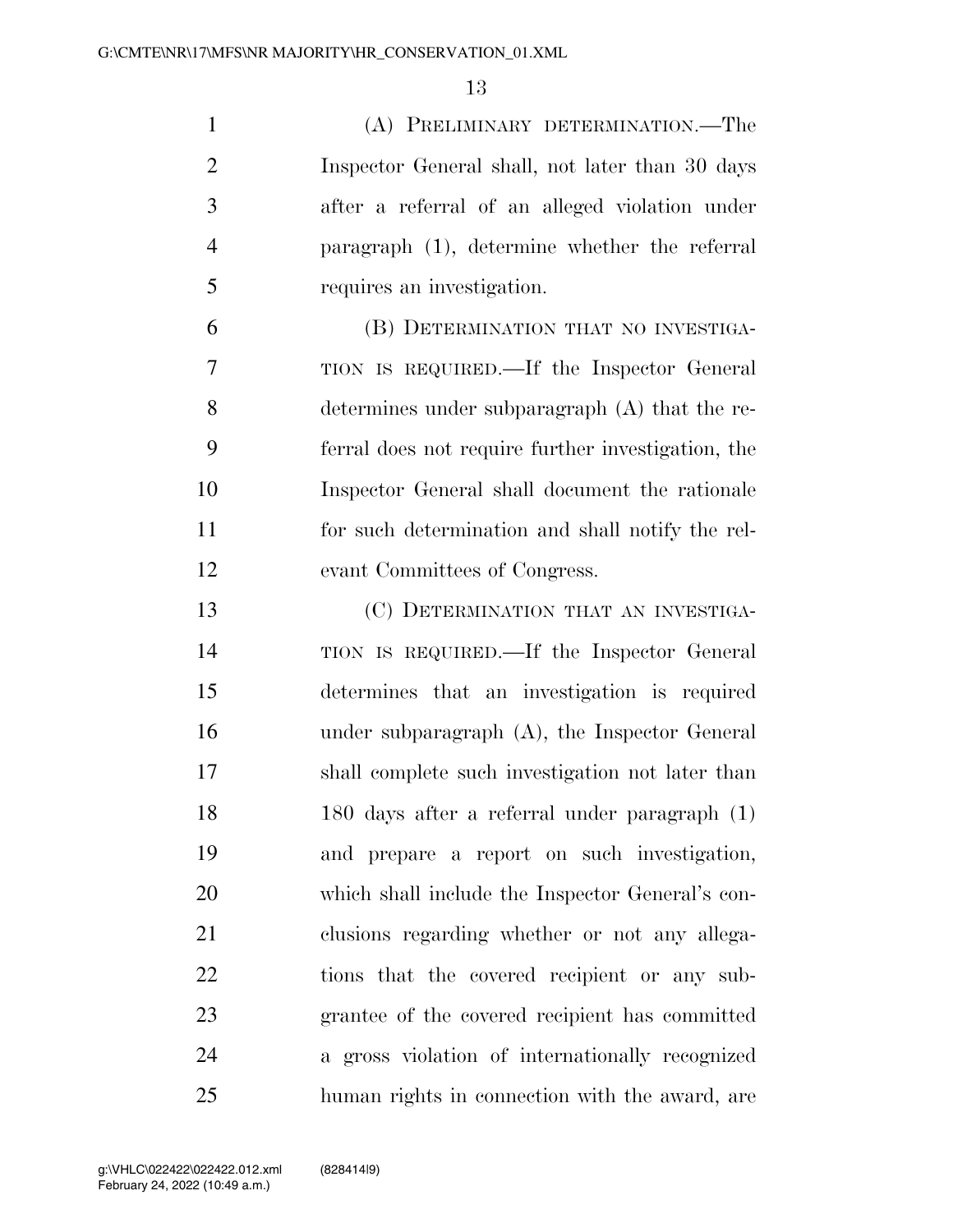substantiated, and regarding the effectiveness of the actions of the recipient and any sub- grantee in preventing and responding to such violations. The report shall include rec- ommendations based on the findings of such in-vestigation.

 (g) ADDITIONAL PROCEDURES.—The following re- quirements apply to any administrative action to enforce the requirements of this section with respect to a covered recipient:

 (1) WRITTEN RESPONSE.—A covered recipient subject to administrative action under this sub- section may submit, not later than 30 days after the date of such administrative action, a written re-sponse to contest such action.

 (2) MEETING.—The Director, or a representa- tive, shall meet with a covered recipient that has filed a response under subparagraph (1) and re- quests such a meeting not later than 45 days after the date of such administrative action to allow such covered recipient an opportunity to present informa- tion, including witness testimony, for inclusion in the administrative record.

 (3) TIMELINE FOR DETERMINATION.—The Di-rector shall, not later than 45 days after conclusion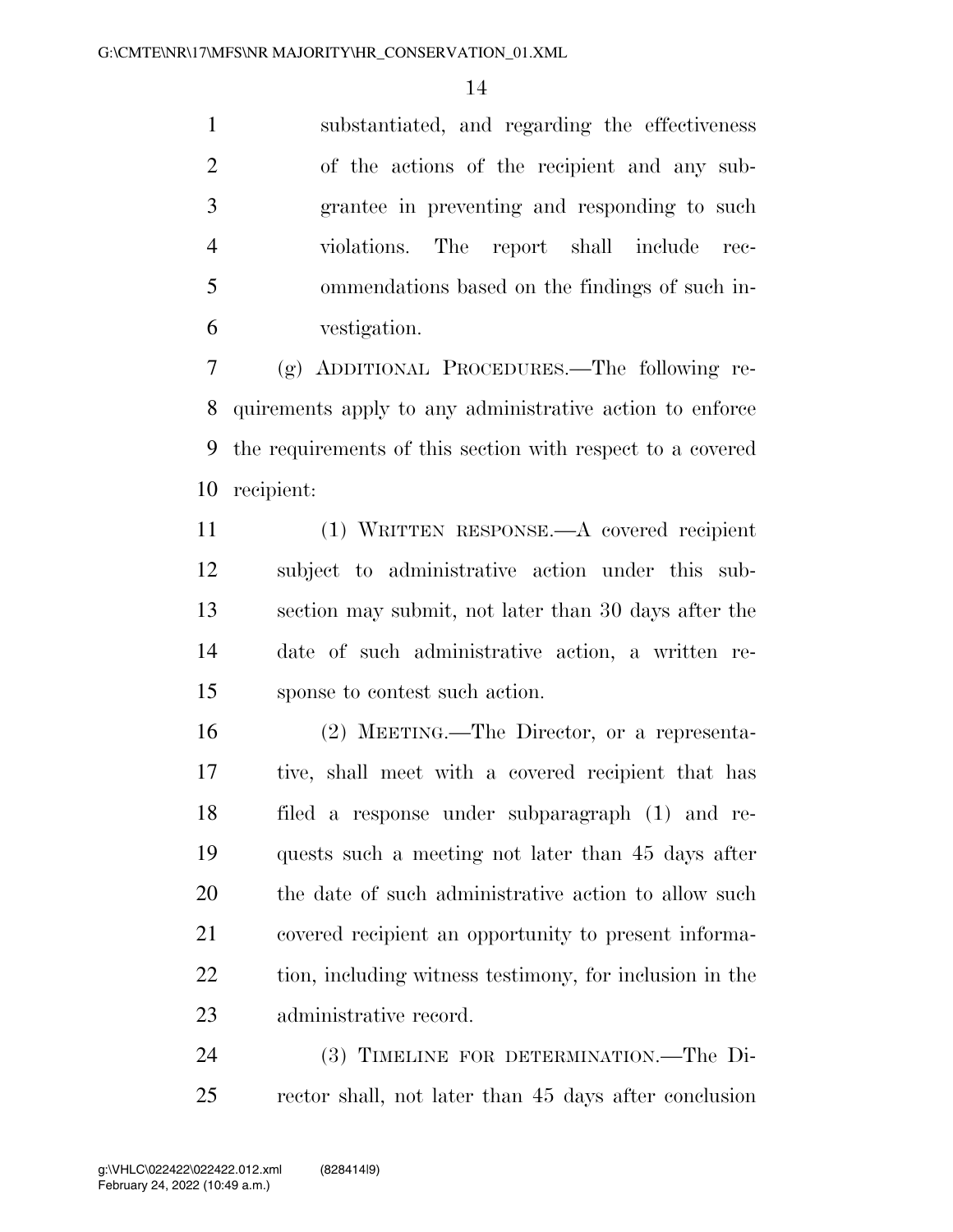| $\mathbf{1}$   | of any procedures required by paragraphs (1) and      |
|----------------|-------------------------------------------------------|
| $\overline{2}$ | $(2)$ , make a determination in writing as to whether |
| 3              | to continue, modify, or terminate an administrative   |
| $\overline{4}$ | action under this subsection.                         |
| 5              | (4) RECONSIDERATION.—A covered recipient              |
| 6              | that was the subject of an administrative action      |
| 7              | under this subsection may request a reconsideration   |
| 8              | of such administration action based upon—             |
| 9              | (A) newly discovered evidence;                        |
| 10             | (B) a change in ownership or management;              |
| 11             | <b>or</b>                                             |
| 12             | (C) such other factors as the Director de-            |
| 13             | termines appropriate.                                 |
| 14             | (h) FINANCIAL AND PROGRAMMATIC AUDIT<br>OF            |
| 15             | GRANTS.—                                              |
| 16             | (1) IN GENERAL.—The Director shall perform            |
| 17             | and require compliance with periodic financial and    |
| 18             | programmatic audits of covered recipients receiving   |
| 19             | financial assistance from the Director. The Director  |
| 20             | shall prioritize audits of programs—                  |
| 21             | (A) with new land-use restrictions;                   |
| 22             | (B) in fragile or conflict-affected states; or        |
| 23             | (C) in regions that otherwise have an ele-            |
| 24             | vated risk of gross violations of internationally     |
| 25             | recognized human rights.                              |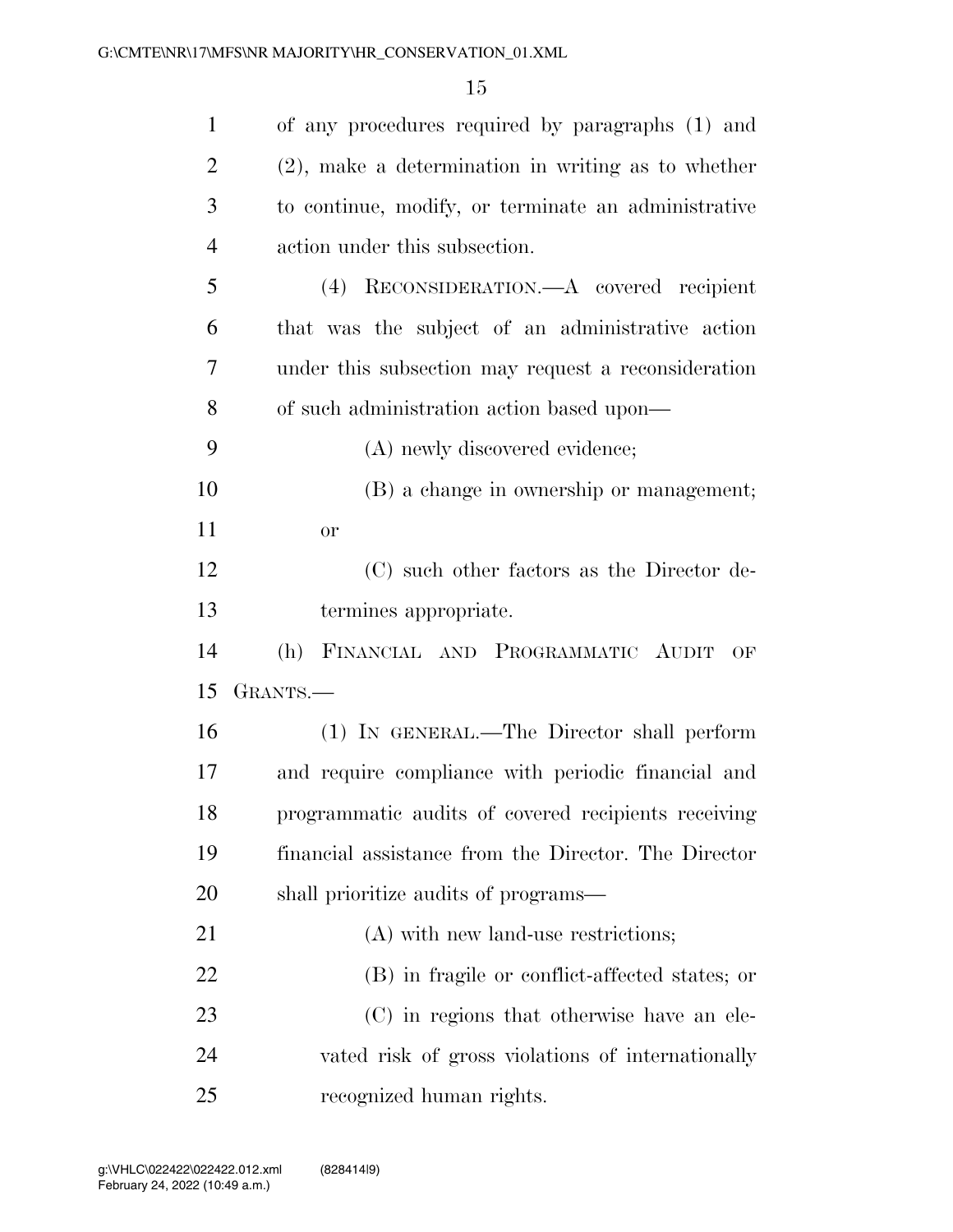(2) SPECIFIC AWARD CONDITION AUDITS.—The Director shall carry out regular audits of any cov- ered recipient that is subject to specific award condi-tions under subsection (i).

 (i) REMEDIES FOR NONCOMPLIANCE.—Each agree- ment for financial assistance made by the Director with a covered recipient is subject to the provisions of subpart D of part 200 of chapter II of subtitle A of title 2 of the Code of Federal Regulations. The Director may con- sider, in determining an appropriate remedy of a violation of a grant requirement under such provision, whether the covered recipient was in compliance with subsection 13 (a)(1)(D) at the time of such violation.

 (j) ANNUAL REPORT.—The Director, in consultation with the Secretary of State, shall, not later than 1 year after the date of enactment of this Act and annually there- after, submit to the appropriate committees of Congress a report summarizing, with respect to the previous cal-endar year—

 (1) each report received under subsection 21 (d)(2);

 (2) each investigation concluded by the Inspec-23 tor General under subsection  $(f)(2)$ , including the purpose and duration of such investigation;